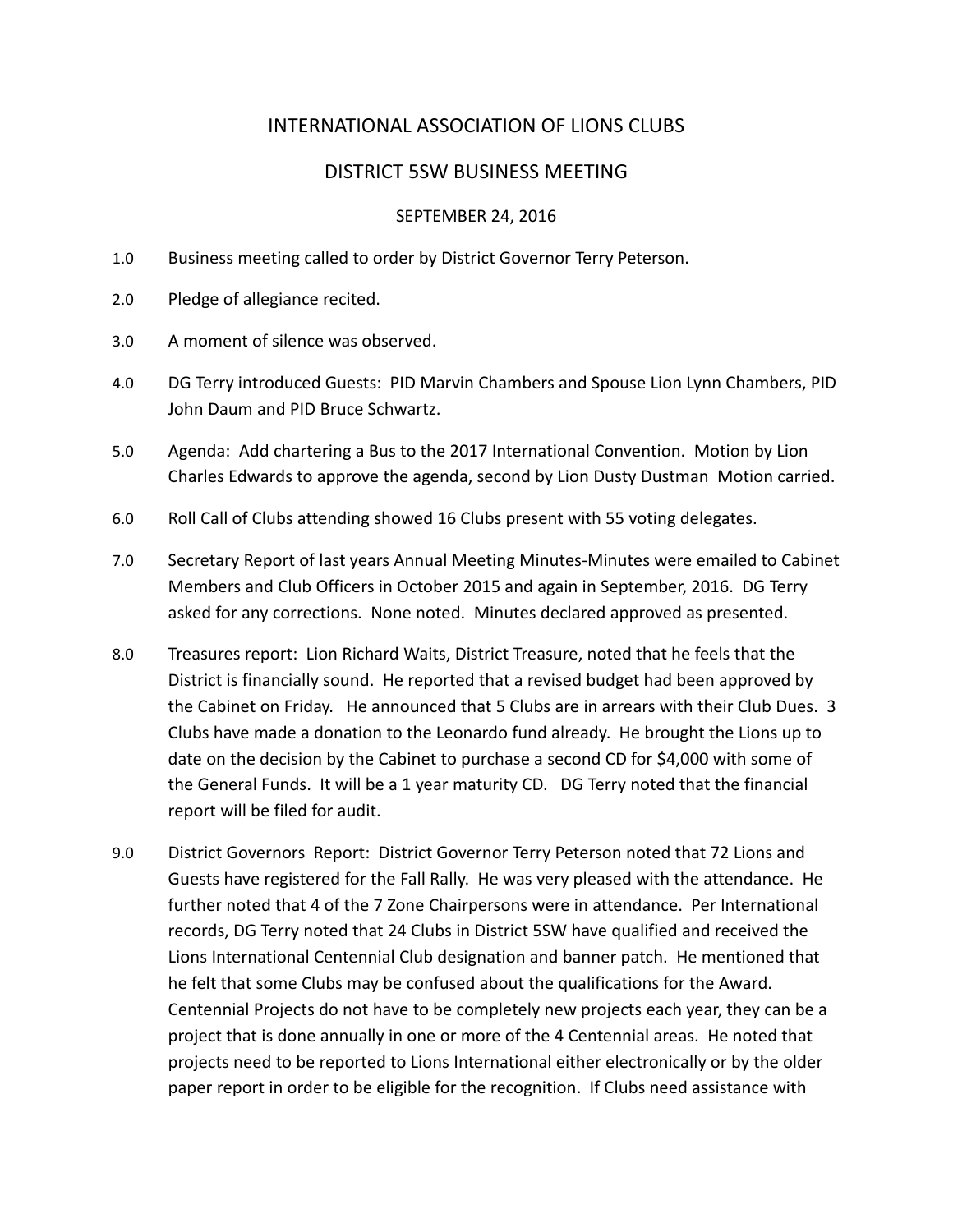reporting any information to International, please contact him and help will be given. DG Terry stated that International President Bob Corlew has asked Lions Clubs to accept his goal of ALL Clubs inducting 3 new members this year and that each District organize at least one new Club this Lions year. DG Terry acknowledges that these may be a challenge but that we should rise to that challenge. He has asked Lions Clubs to consider helping the community of Springfield following the big wind storm there. Gifts may be made thru the Bon Homme Lions Club. DG Terry reported that he is having DG Team Meetings this year. He has had 2 meetings so far and feels that they are a great way to give direction to the District. He plans to continue with these gatherings. On his District Governor visits, he is getting started. He has scheduled 15 visits in October, 10 in November and plans to be finished by the end of December. He stated that he is scheduling multiple visits per his trips out into the District. He will be contacting Club Presidents to set the visit dates. He has a goal of all Clubs making financial donations to several Lions supported organizations, Leader Dog, SD Lions Foundation, Dakota Sight & Health, Leonardo and Lions International Foundation. He noted that even small donations mean a lot to these organizations. He reported that he continues to publish the District Newsletter every 6 weeks. He thanks Clubs for sending him their information. PID Bruce Schwartz stood to recognize DG Terry for publishing the top Club Newsletter in MD5.

#### 10.0 Cabinet Committee Chairpersons Reports:

Administrative Committees:  $1<sup>st</sup>$  VDG Tim Brown stated that all of the Admin Chairpersons are doing excellent work and highlighted their reports that were presented at the Cabinet meeting on Friday. GMT Chair PCC Ken Wetz is planning to schedule a Lions International Membership and New Club workshop to our District during this year. In addition, he plans to conduct a Guiding Lions Workshop. These will help Lions Members develop Leadership and Mentoring skills. GLT Chair PID John Daum has offered any and all Clubs that he will help them with developing Leadership skills, also. New Club Success and LCI Development Chair PDG Doug Scheller is asking Lions Clubs to partner with local Businesses to serve people. He is encouraging Lions Clubs to recognize one of their own members with a Melvin Jones Fellowship. Constitution and By Laws Chair Stan Anker noted that the District does not have a District Cabinet Policy Manual and that he DG Terry plan to write one. Some of the items within our By Laws may be moved to this Manual. Web Site Chair PDG Ted Pukas was recognized for doing a great job with our Web Page. He is including Convention Registrations on the site, which is very helpful. Club Administration Chair PDG Gary Johnson offers to help any Clubs with Membership and Administrative problems. Fall Rally Chair Lion Jan Endes Thanks everyone for attending this years Rally. Audit Chair Lion Rick Brady will be doing the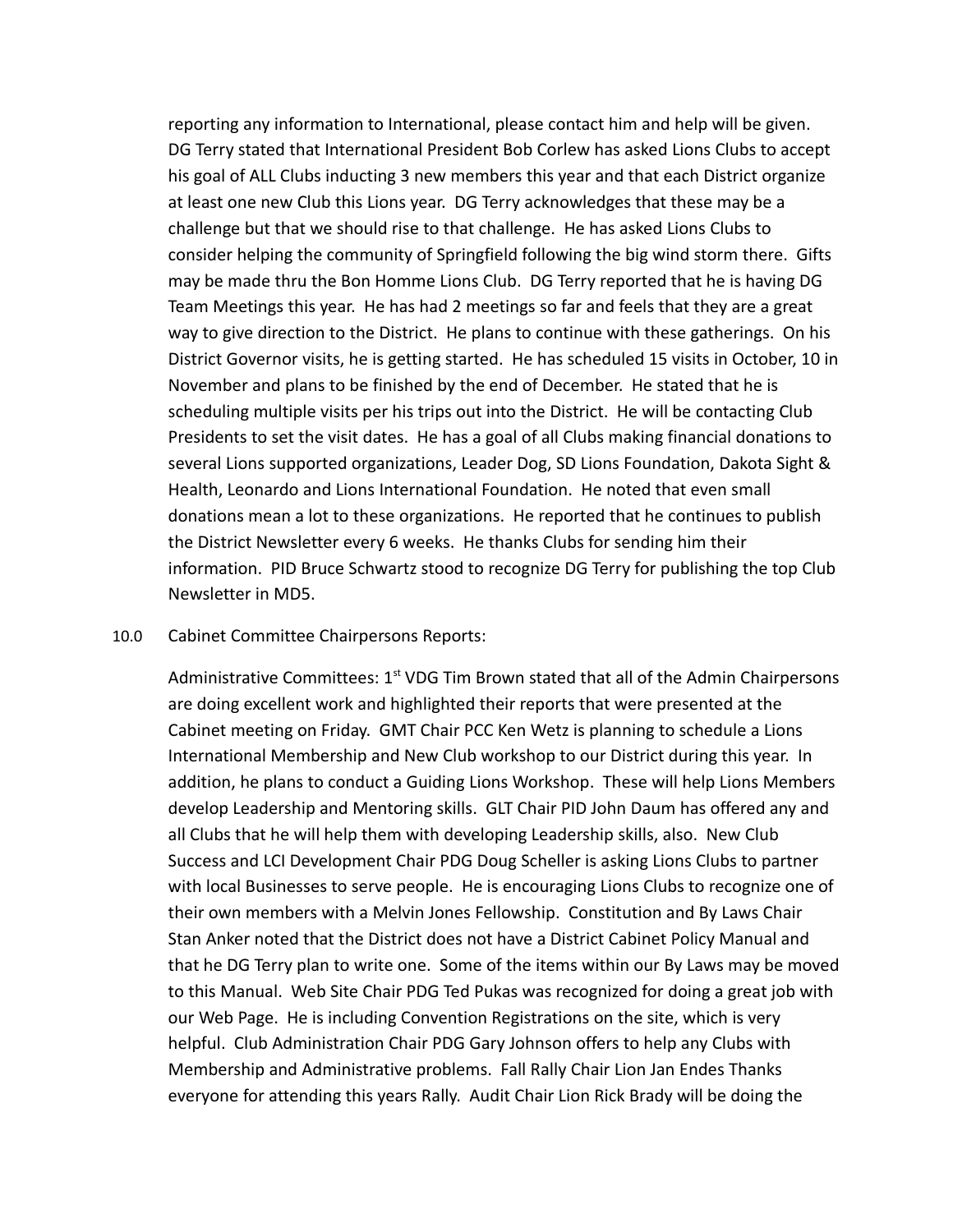audit prior to the 2<sup>nd</sup> District Business meeting in January. Centennial Celebration Chairs PCC Ken Wetz and PDG Ken Gifford are asking all Clubs to participate in the MD5 Convention Parade next May. PID Bruce Schwartz addressed the Lions with current issues.

Service Committees: 2<sup>nd</sup> VDG Bea Gifford stated that she has Committee Chairs who are doing great things and thanked them for their work. Newsletter editor District Governor Terry Peterson reported that another Newsletter will be arriving soon. The Newsletters are scheduled to be printed every 6 weeks. He thanked Clubs for sending him the information for the publication. Sight & Vision Chair Lion Ken Gifford, PDG reported that he is working hard on screenings and that over 1000 kids have been screened so far this Lions year. Leader Dog Chair, Lion Donna Wetz reminded Clubs that she can get placemats, pencils and money cards from Leader Dog for Clubs to use for their events. She reminded Leader Clubs that they can qualify as Legacy Clubs for their support of Leader Dog. Those Clubs are Rapid City Rushmore, Spearfish, Ipswich and Newell. Environment Chairperson Lion Ken Miller reported that he is setting up a trip to one of the coal mines near Gillette. The tour will talk about the reclaiming requirements of mines. Leo Club Chairperson Nathan Chicoine has set a goal of organizing a new Leo Club in Rapid City. State Convention Co-Chair Geraldine Ray will be giving a report during the noon luncheon. Diabetes Chair Charles Edwards reported that he is working on a program which he can present to Clubs. Service Committee Chairperson, Lion Bea Gifford, thanked her committee chairs for their work.

Region Chairperson: PDG Galen Jones reported that 4 of the 7 Zone Chairs are attending the Fall Rally. He thanked them for attending. He reported that the Zone Chairs are scheduling their Zone Meetings or are setting up individual Club meetings. He is asking the Zone Chairs to ask Club Officers to respond to his and the other Cabinet Officers requests for information. Lion Galen is asking Clubs who may be having a 100 year celebration to maybe use the by-line of "Wouldn't you like to part of the 100 years". He encourages all Clubs to report activities to Lions International, especially any Legacy Projects.

11.0 Old Business: None.

### 12.0 New Business: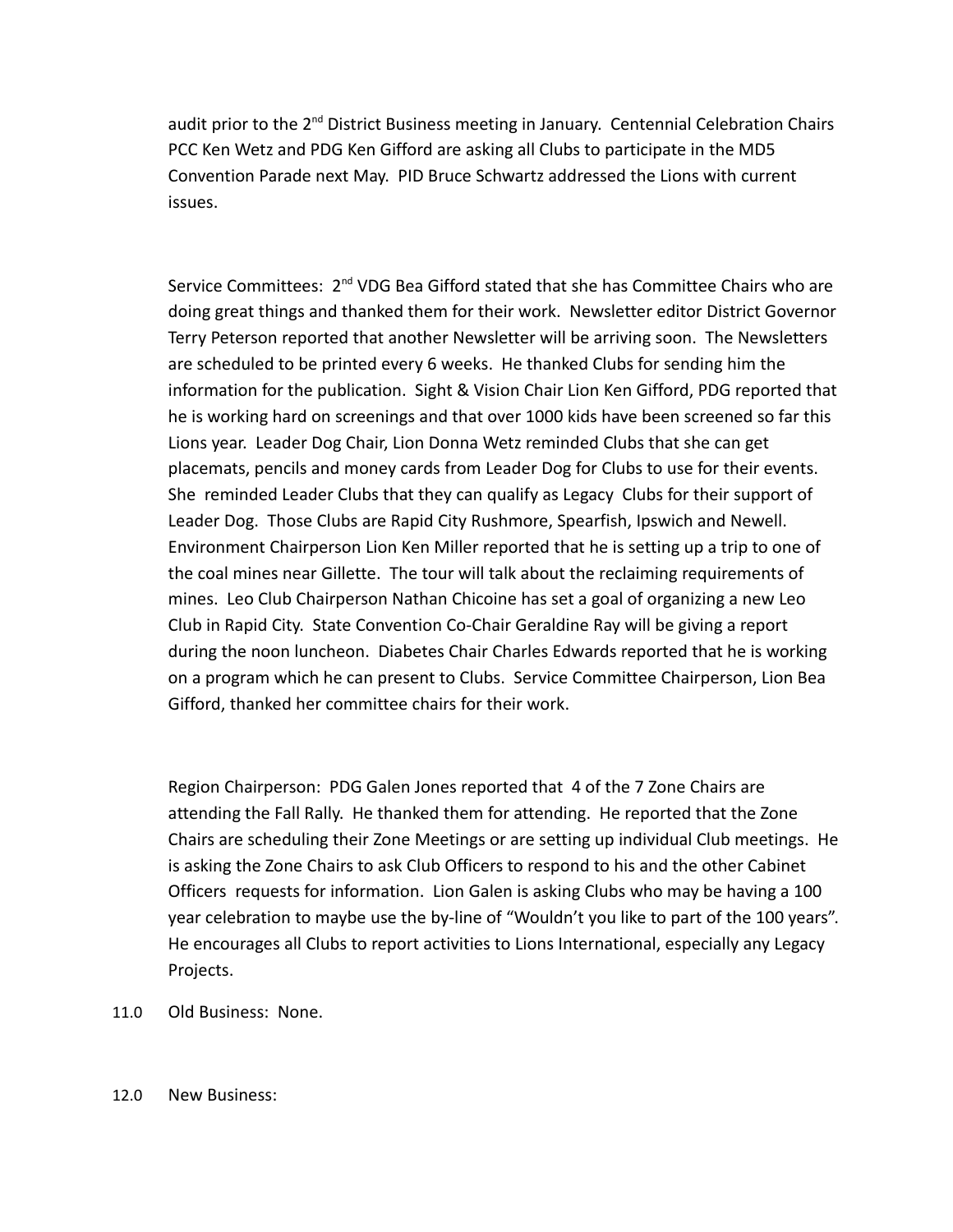12.a Nominations for 2017-2018 District Governor: Motion by PDG Charles Edwards and that the Secretary cast a unanimous ballot for Lion Tim Brown. Second by PDG Julaine Arient-Rollman. Motion carried. Lion Tim Brown of the Sturgis Lions Club elected District Governor Elect.

12.b Nominations for 2016-2017 1<sup>st</sup> Vice District Governor: PDG Doug Scheller nominated Lion Bea Gifford for 1st Vice District Governor and that the Cabinet Secretary cast a unanimous ballot for Lion Bea. Second by Lion Richard Waits. Motion carried. Lion Bea Gifford of the Rapid City Evening Star Lions Club elected.

12.c Nominations for 2016-20167 2<sup>nd</sup> Vice District Governor: PCC Ken Wetz announced that it gave him great pleasure to nominate Lion Linda Vollmer, President of the Newell Lions Club, for  $2<sup>nd</sup>$  Vice District Governor and that the Cabinet Secretary cast a unanimous ballot for her. Second by Lion Kathi Pukas. Motion carried. Lion Linda Vollmer elected.

12.d 2016 Fall Rally bid—District Governor Lion Tim Brown announced that the Newell Lions Club has offered to host the 2017 Fall Rally. Their offered was accepted at the Cabinet Meeting.

12.e 2015 Rally report—Lion Jan Endes Thanked everyone for attending the Fall Rally. 74 Lions are registered for this years Rally. Programs will be held at 2 locations today.

12.f Bus to Chicago: DGE Tim Brown asked what Lions thought about the District chartering a bus to the  $100<sup>th</sup>$  Lions Convention next summer in Chicago. 5SE is planning to do so and they have reserved their bus for a cost of \$140 per person. Granted that they are a few miles closer. DGE Tim is authorized to put a proposal together and send it out to Clubs to share with their Members.

12.g Leader Dog Kennel Project: PID Bruce Schwartz addressed the Lions on the successful fund raising project at Leader Dog.

12.h Alan Berdahl , Dakota Lions Sight and Health spoke on their year. They have had 630 donors which resulted in 961 recipients, of which 390 were given to people in S.D, N.D. and Minnesota; 457 were utilized in the United States, 384 went overseas and 120 were given out gratus. He end his discussion by stating that What Lions do, impact peoples lives.

12.i State Convention: Geraldine Ray reminded us that the dates are January 27 & 28 at the AmericInn Motel in Ft. Pierre and noted that this will be the best convention by a damn site.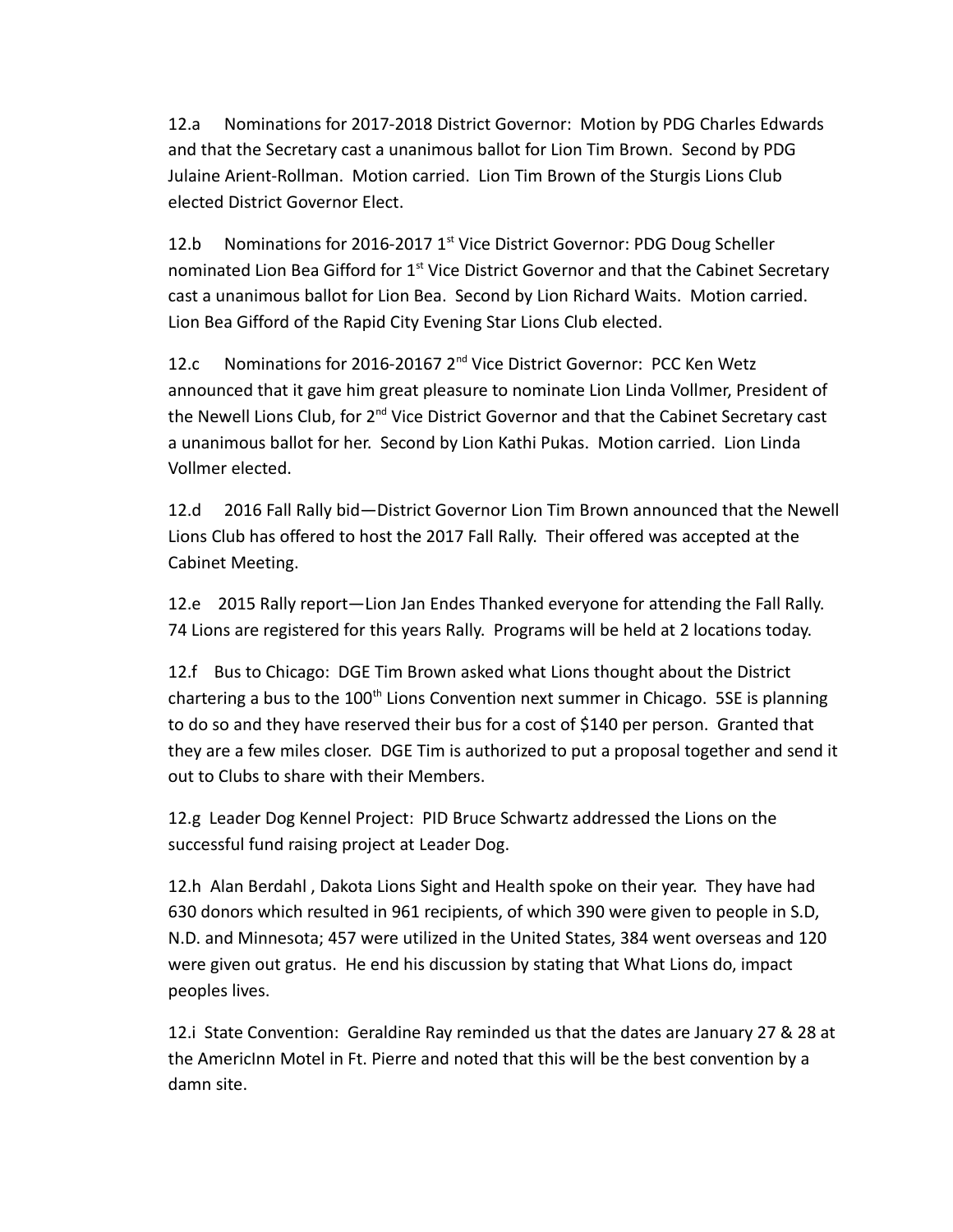12.j MD5 Convention: Co Chairs PDG Ken Gifford and PCC Ken Wetz reminded us of several important items about the Convention: Dates are May 17-20; held at the Lodge Motel in Deadwood; Signature event will be the Parade, the Chairs would like every Club to have an entry in the parade;  $1<sup>st</sup>$  International Vice President will be attending our Convention; Golf will be held on Wednesday; Thursday will be a Spouses Tour and Wine & Chocolate event plus other Deadwood History tours. They encourage early registration as the Hotel has some limitations on their Banquet seating capacity. A GLT/GMT Summit will be held again this year. The Red Jacket ceremony will be held on Friday evening.

12.k Custer Leo Club Member Autumn Swenden was introduced.

12.l Awards: IPDG Charles Edwards announced several award winners for last year. Club of the Year Awards:  $4<sup>th</sup>$  place, Ipswich (1254 pts),  $3<sup>rd</sup>$  place, Piedmont Valley (1428 pts),  $2^{nd}$  place, Custer (1429 pts) and  $1^{st}$  place was Rapid City Rushmore Lions Club with 1688 points. Zone Chairpersons Excellence Awards: Lions Tim Brown, Illa Davis, Del Neumiester, Jan Endes and Region Chairperson PDG Gale Jones. Lions Award of Excellence given to PID John Daum, District GLT Chair. A Lions International Certificate of Appreciation was given to PDG Julaine Arient-Rollman. PDG Julaine Arient-Rollman was presented with a Progressive Melvin Jones pin from District 5SW for serving as our District Governor.

12.m 2<sup>nd</sup> VDG Bea Gifford spoke to the Lions about the need for a Club volunteer to host the 2018 Fall Rally.

- 13.0 International Director Comments: PID Marvin Chambers addressed the Lions. He congratulated the newly elected Officers for next year. In addition, he congratulated DG Terry for utilizing the District Officers Team concept this year. It is a very good way to share ideas and work together. He thanked the District for having a written Newsletter and commented that they really enjoy receiving it. He personally thanked DG Terry for volunteering to serve as the MD5 Public Relations Chairperson. He endorsed the Districts plan to conduct a new Club Workshop and Guiding Lions Workshop. He stated that he has seen them work in other Districts for starting new clubs. In the area of booking speakers for future Rallys and Conventions, he recommended that we plan forward at least 2 years in setting our locations. This will make it a lot easier to get International Speaker Guests lined up.
- 14.0 Upcoming Events:
	- 14.a 2017 SD State Lions Convention, January 27-28, AmericInn, Ft. Pierre